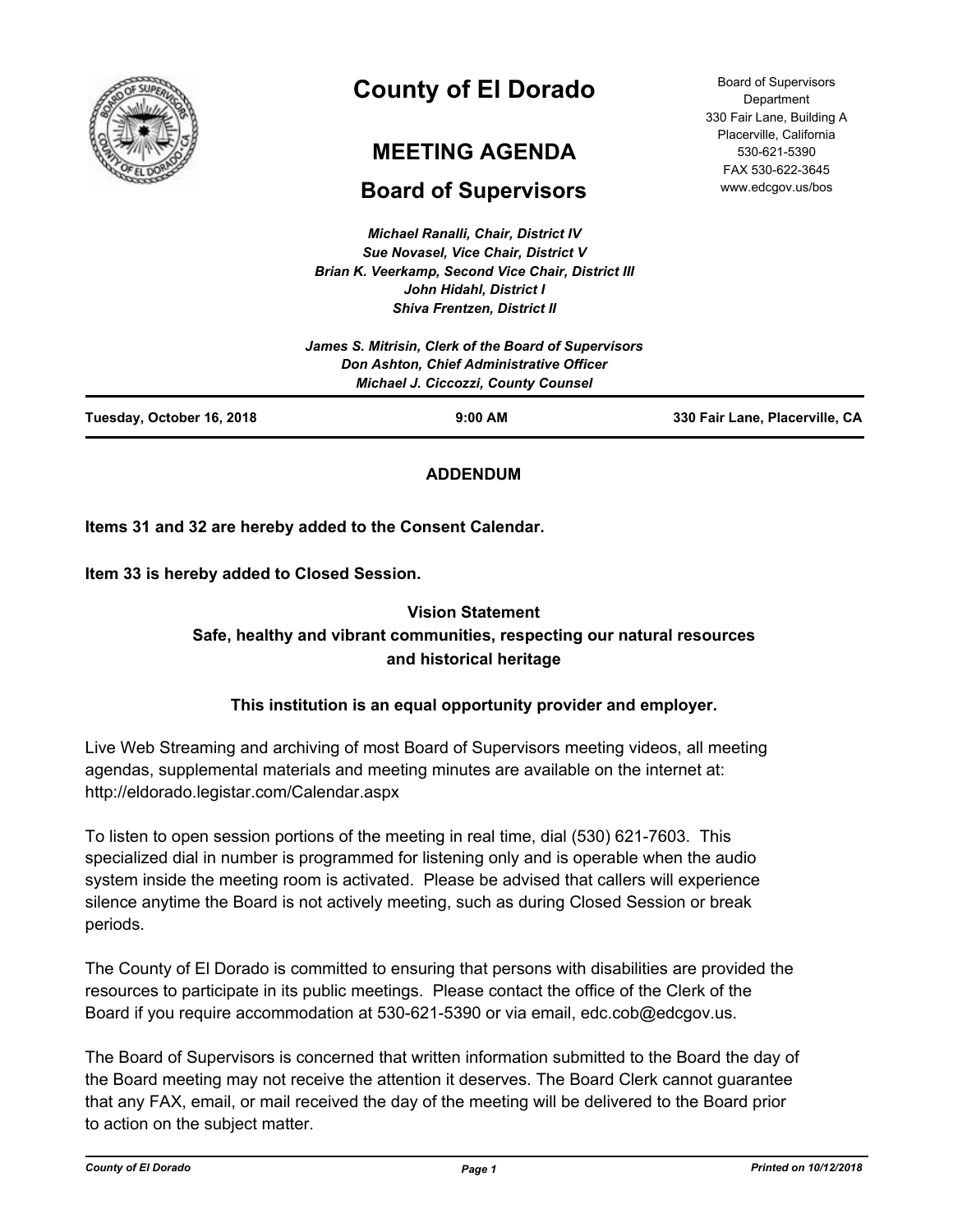The Board meets simultaneously as the Board of Supervisors and the Board of Directors of the Air Quality Management District, In-Home Supportive Services, Public Housing Authority, Redevelopment Agency and other Special Districts.

For Purposes of the Brown Act § 54954.2 (a), the numbered items on this Agenda give a brief description of each item of business to be transacted or discussed. Recommendations of the staff, as shown, do not prevent the Board from taking other action.

Materials related to an item on this Agenda submitted to the Board of Supervisors after distribution of the agenda packet are available for inspection during normal business hours in the public viewing packet located in Building A, 330 Fair Lane, Placerville or in the Board Clerk's Office located at the same address. Such documents are also available on the Board of Supervisors' Meeting Agenda webpage subject to staff's ability to post the documents before the meeting.

## **PROTOCOLS FOR PUBLIC COMMENT**

Public comment will be received at designated periods as called by the Board Chair.

Public comment on items scheduled for Closed Session will be received before the Board recesses to Closed Session.

Except with the consent of the Board, individuals shall be allowed to speak to an item only once.

On December 5, 2017 the Board adopted the following protocol relative to public comment periods:

Time for public input will be provided at every Board of Supervisors meeting. Individuals will have three minutes to address the Board. Individuals authorized by organizations will have three minutes to present organizational positions and perspectives and may request additional time, up to five minutes. At the discretion of the Board, time to speak by any individual may be modified.

A total of 20 minutes will be allocated for public comment during Open Forum and for each agenda item to be discussed. Public comment on certain agenda items designated and approved by the Board may be treated differently with specific time limits per speaker or a limit on the total amount of time designated for public comment. It is the intent of the Board that quasi-judicial matters have additional flexibility depending upon the nature of the issue.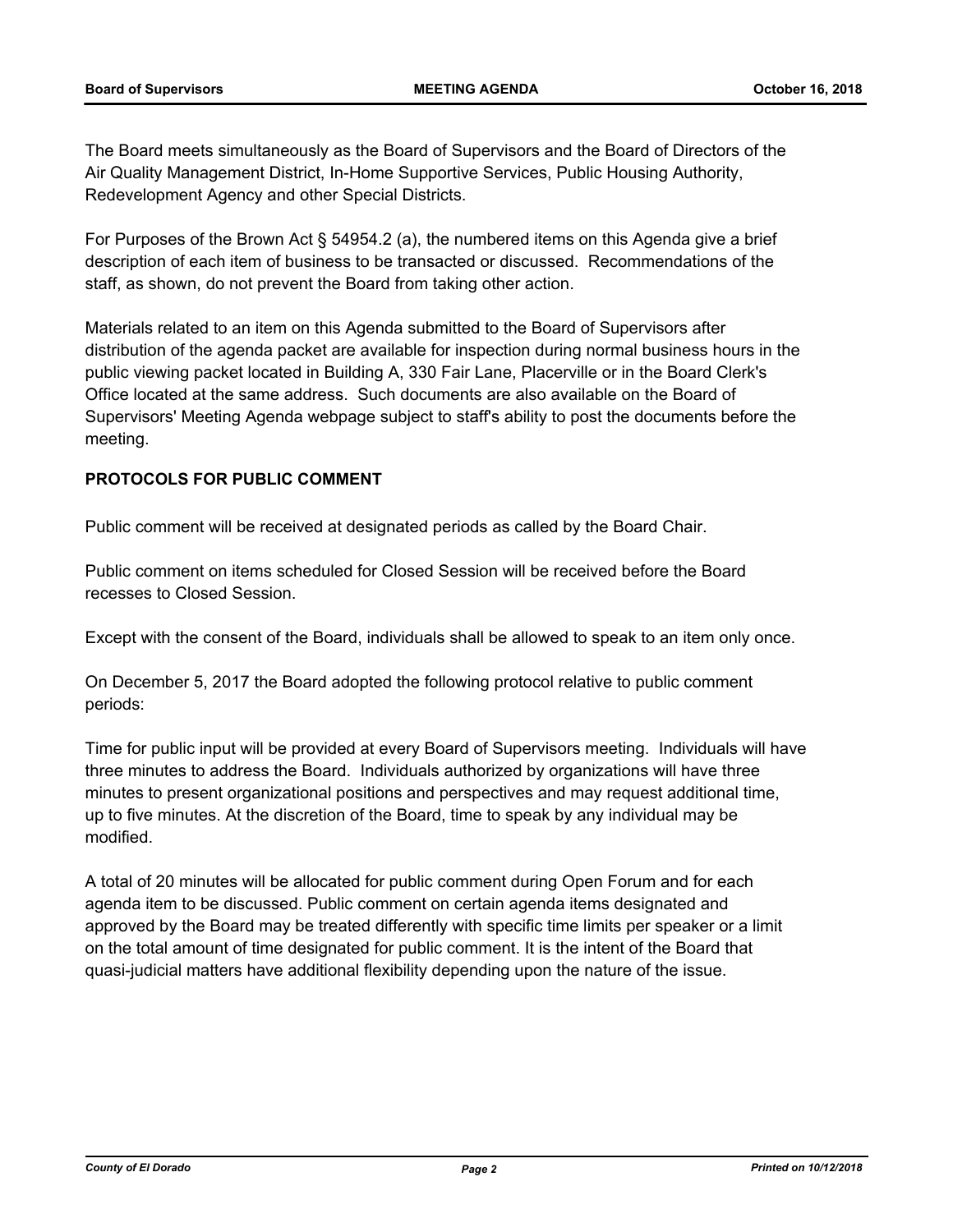Individual Board members may ask clarifying questions but will not engage in substantive dialogue with persons providing input to the Board.

If a person providing input to the Board creates a disruption by refusing to follow Board guidelines, the Chair of the Board may take the following actions.

Step 1. Request the person adhere to Board guidelines. If the person refuses, the Chair may ask the Clerk to turn off the speaker's microphone.

Step 2. If the disruption continues, the Chair may order a recess of the Board meeting.

Step 3. If the disruption continues, the Chair may order the removal of the person from the Board meeting.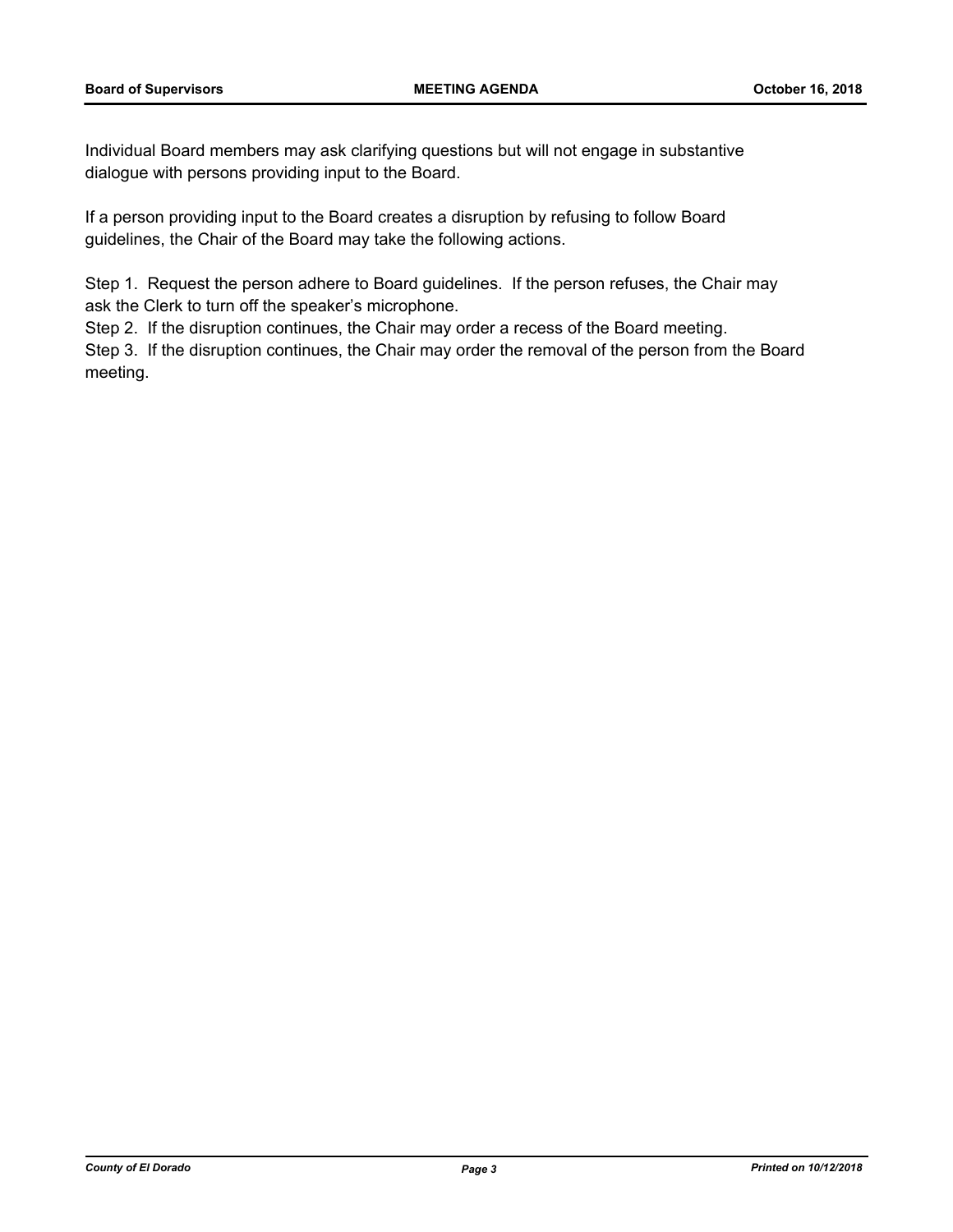## **9:00 A.M. - CALL TO ORDER**

#### **INVOCATION AND PLEDGE OF ALLEGIANCE TO THE FLAG**

#### **ADOPTION OF THE AGENDA AND APPROVAL OF CONSENT CALENDAR**

The Board may make any necessary additions, deletions or corrections to the agenda including moving items to or from the Consent Calendar and adopt the agenda and the Consent Calendar with one single vote. A Board member may request an item be removed from the Consent Calendar for discussion and separate Board action. At the appropriate time as called by the Board Chair, members of the public may make a comment on matters on the Consent Calendar prior to Board action.

#### **OPEN FORUM**

Open Forum is an opportunity for members of the public to address the Board of Supervisors on subject matter that is not on their meeting agenda and within their jurisdiction. Public comments during Open Forum are limited to three minutes per person. Individuals authorized by organizations will have three minutes to present organizational positions and perspectives and may request additional time, up to five minutes. The total amount of time reserved for Open Forum is 20 Minutes.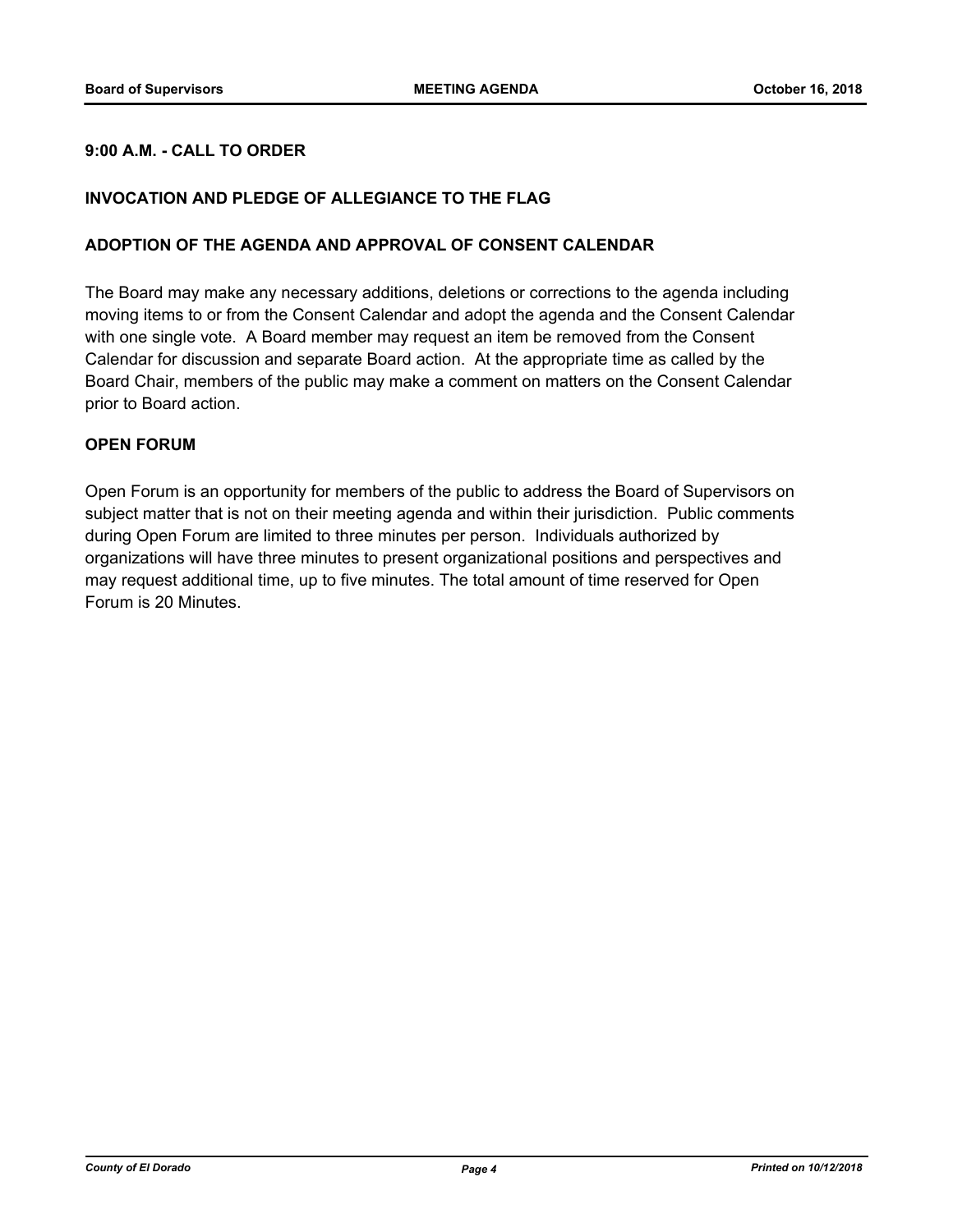#### **CONSENT CALENDAR**

**1.** [18-1599](http://eldorado.legistar.com/gateway.aspx?m=l&id=/matter.aspx?key=24950) Clerk of the Board recommending the Board approve the Minutes from the regular meeting of the Board on October 9, 2018.

#### **GENERAL GOVERNMENT - CONSENT ITEMS**

**2.** [18-1596](http://eldorado.legistar.com/gateway.aspx?m=l&id=/matter.aspx?key=24947) Auditor-Controller recommending the Board consider the following: 1) Authorize the Auditor-Controller to negotiate and execute all necessary contracts related to the proposed public services community facilities district formation and financing requested by Lennar Homes of California and Lennar Winncrest, LLC (the "Developer") for certain subdivisions in the recently formed "Bass Lake Hills " facilities CFD after each agreement has been approved by County Counsel and Risk Management; specifically, Jones Hall (CFD Special Counsel), and NBS Government Finance Group (NBS/GFG) (Special Tax Consultant); and other consultants, as needed; 2) Authorize the Auditor-Controller to execute the Deposit and Reimbursement Agreement between El Dorado County and the Developer upon final approval by County Counsel and Risk Management; and 3) Authorize the Auditor-Controller to work with the Assessment & Community Facilities District Screening Committee members and contracted consultants to consider the Developer's request to begin the proceedings of forming and financing a new Mello Roos District to pay for public services (no bonds).

> **FUNDING:** Initial funding from the developer, to be reimbursed by special tax collections.

**3.** [18-1493](http://eldorado.legistar.com/gateway.aspx?m=l&id=/matter.aspx?key=24844) Chief Administrative Office, Facilities Division and Department of Transportation recommending the Board take the following actions related to the Certified Final Environmental Impact Report for the Public Safety Facility Project:

1) Approve the Addendum, which focuses on roadway improvements and signalization planned for the intersections of Missouri Flat Road/Industrial Drive and Missouri Flat Road/Enterprise Drive, to the Certified Environmental Impact Report adopted by the Board of Supervisors on March 8, 2016 for the Public Safety Facility Project; and 2) Approve the Public Safety Facility Project as revised in the Addendum to the Certified Environmental Impact Report.

**FUNDING:** Roadway Improvements: Tribe Funds (46%), General Fund/Discretionary - Contribution from the Sheriff's Department (27%), Accumulative Capital Outlay Fund (16%), and Traffic Impact Mitigation Fees - Zones 1-7 (11%). (Local Funds)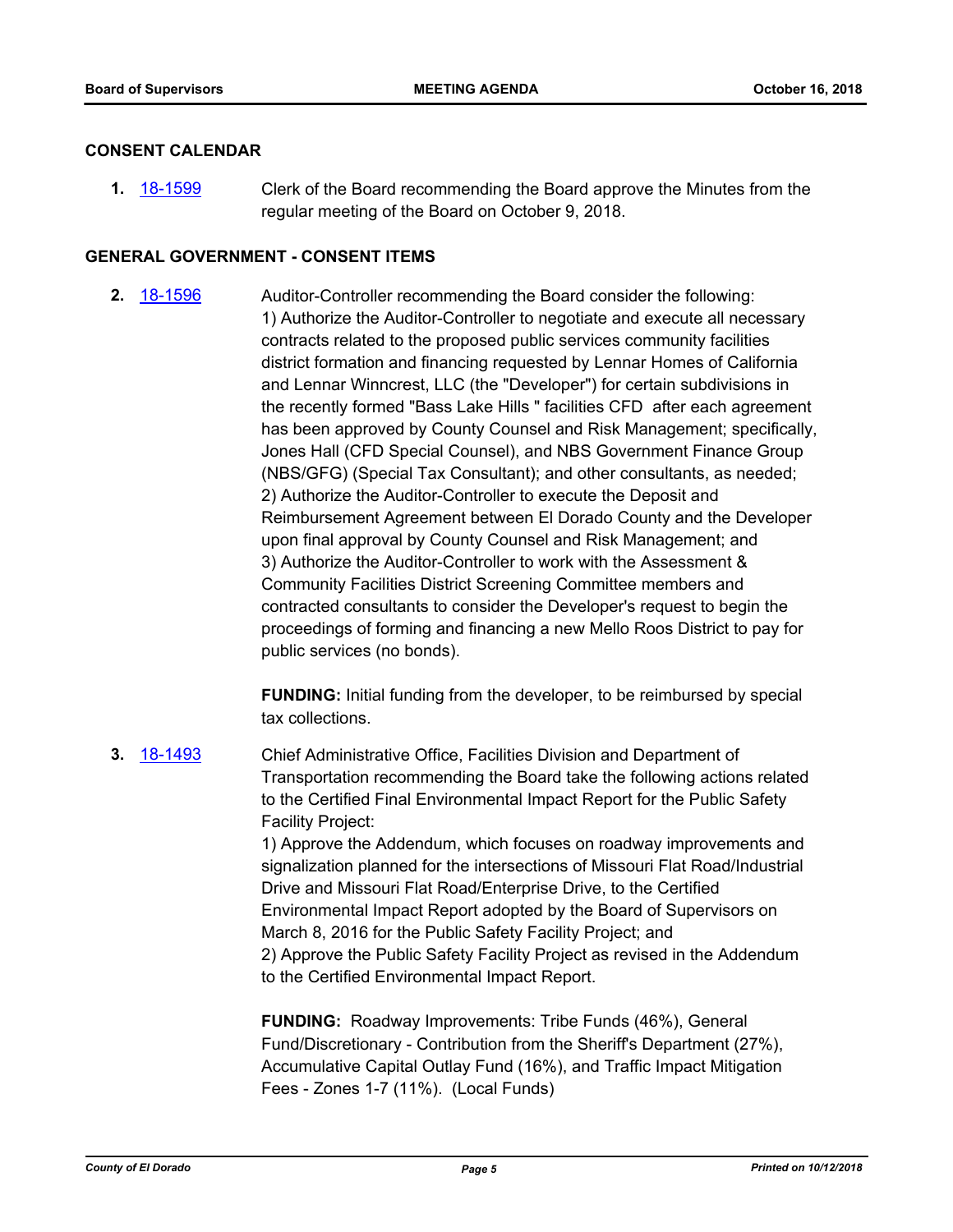**4.** [18-1573](http://eldorado.legistar.com/gateway.aspx?m=l&id=/matter.aspx?key=24924) Department of Human Resources recommending the Board order the Auditor-Controller to disburse \$48,363.82, which includes an assignment fee of \$1,400.00, from the Risk Management Fund to Structured Assignments, Inc., on behalf of employee E. K., in settlement of a grievance regarding future retirement benefits.

**FUNDING:** Risk Management General Liability Fund.

**5.** [16-0305](http://eldorado.legistar.com/gateway.aspx?m=l&id=/matter.aspx?key=20961) Supervisor Ranalli recommending the Board find that a state of emergency continues to exist in El Dorado County as a result of unprecedented tree mortality due to drought conditions and related bark beetle infestations. (Cont. 10/09/18, Item 9)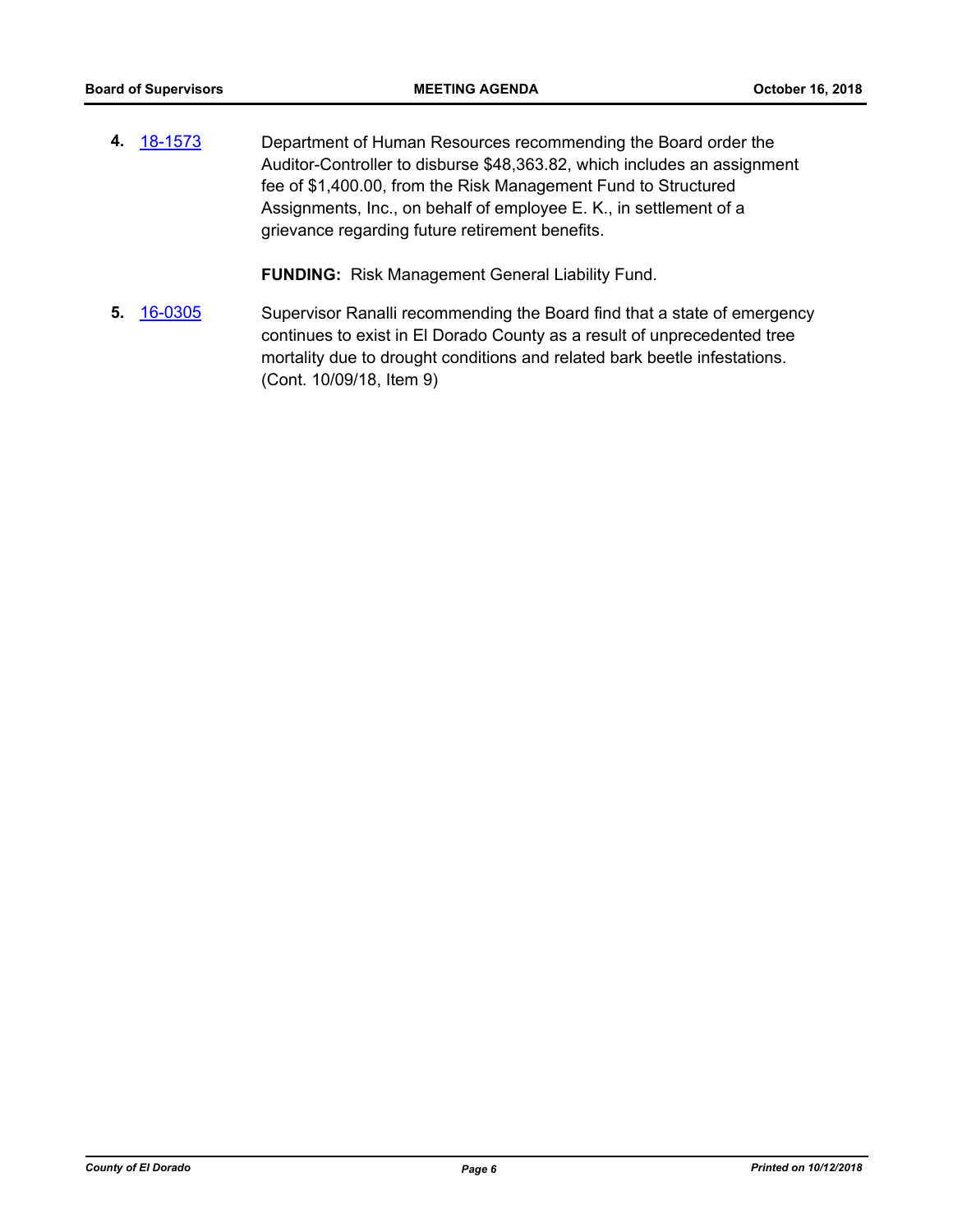#### **HEALTH AND HUMAN SERVICES - CONSENT ITEMS**

**6.** [18-1522](http://eldorado.legistar.com/gateway.aspx?m=l&id=/matter.aspx?key=24873) Health and Human Services Agency recommending the Board: 1) Adopt and authorize the Chair to sign Resolution **221-2018**, which delegates authority to the Director of the Health and Human Services Agency to execute any agreement, amendment or other document resulting from the California Emergency Solutions and Housing Program Notice of Funding Availability application; 2) Designate the Health and Human Services Agency as the

Administrative Entity for purposes of this grant opportunity; and 3) Delegate authority to the HHSA Chief Fiscal Officer and Assistant Director of Administration and Finance to execute any financial or programmatic documents, as needed.

**FUNDING:** State and Federal Funding, specifically the California Emergency Solutions and Housing Program.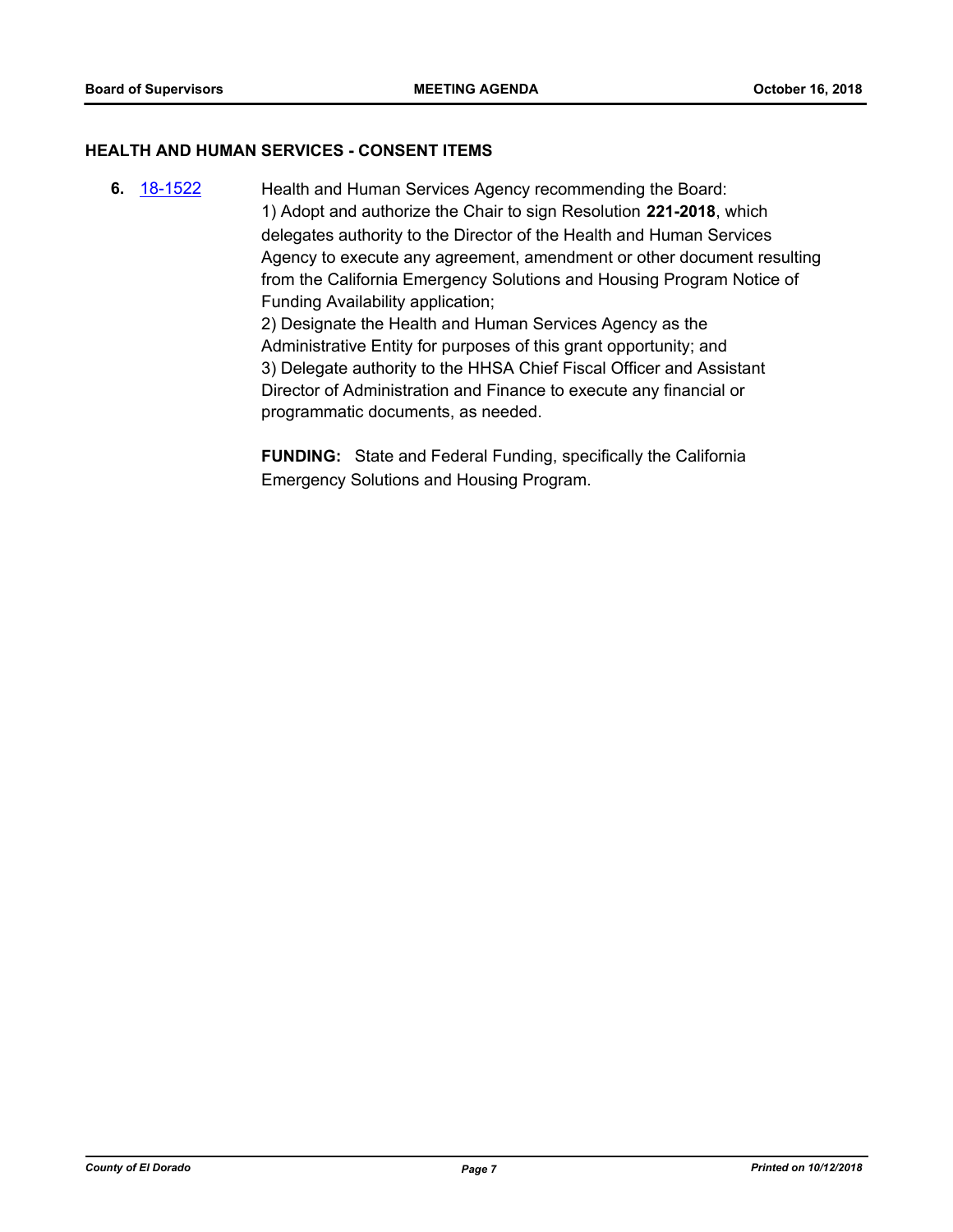#### **LAND USE AND DEVELOPMENT - CONSENT ITEMS**

**7.** [18-1107](http://eldorado.legistar.com/gateway.aspx?m=l&id=/matter.aspx?key=24457) Community Development Services, Environmental Management Department, recommending the Board consider the following: 1) Accept a grant award funded through the State of California, Department of Resources Recycling and Recovery, Household Hazardous Waste Grant Program, Fiscal Year 2018-19, in the amount of \$34,771, for the term of upon award and acceptance of funds through September 30, 2021; and

2) Delegate authority to the Environmental Management Department Director, or designee, to execute the Grant Agreement and all grant related documents, including, but not limited to, amendments, requests for payment, reports, and all associated documents necessary to secure and expend the funds for the purpose of implementing the Household Hazardous Waste Grant Program if the documents do not affect the amount or term.

**FUNDING:** Non-General Fund / State of California, Department of Resources Recycling and Recovery, Household Hazardous Waste Discretionary Grant, Fiscal Year 2018-19 funds.

**8.** [18-1155](http://eldorado.legistar.com/gateway.aspx?m=l&id=/matter.aspx?key=24505) Community Development Services, Department of Transportation, recommending the Board:

> 1) Approve and authorize the Chair to sign Agreement for Services 3167 with Nichols Consulting Engineers, Chtd., in the not-to-exceed amount of \$215,496.98 to provide environmental and geotechnical support services for the San Bernardino Class 1 Bike Path Project, CIP 95117, for a term commencing upon execution by both parties and expiring upon completion of the design phase of the project; and

2) Make findings in accordance with Section 3.13.030 of the County Ordinance that it is more economical and feasible to engage an independent contractor for environmental and geotechnical support services.

**FUNDING:** Tahoe Regional Planning Agency Air Quality Mitigation Funds (6%), Congestion Mitigation and Air Quality Program (25%), Surface Transportation Block Grant (69%). (Local and Federal Funds)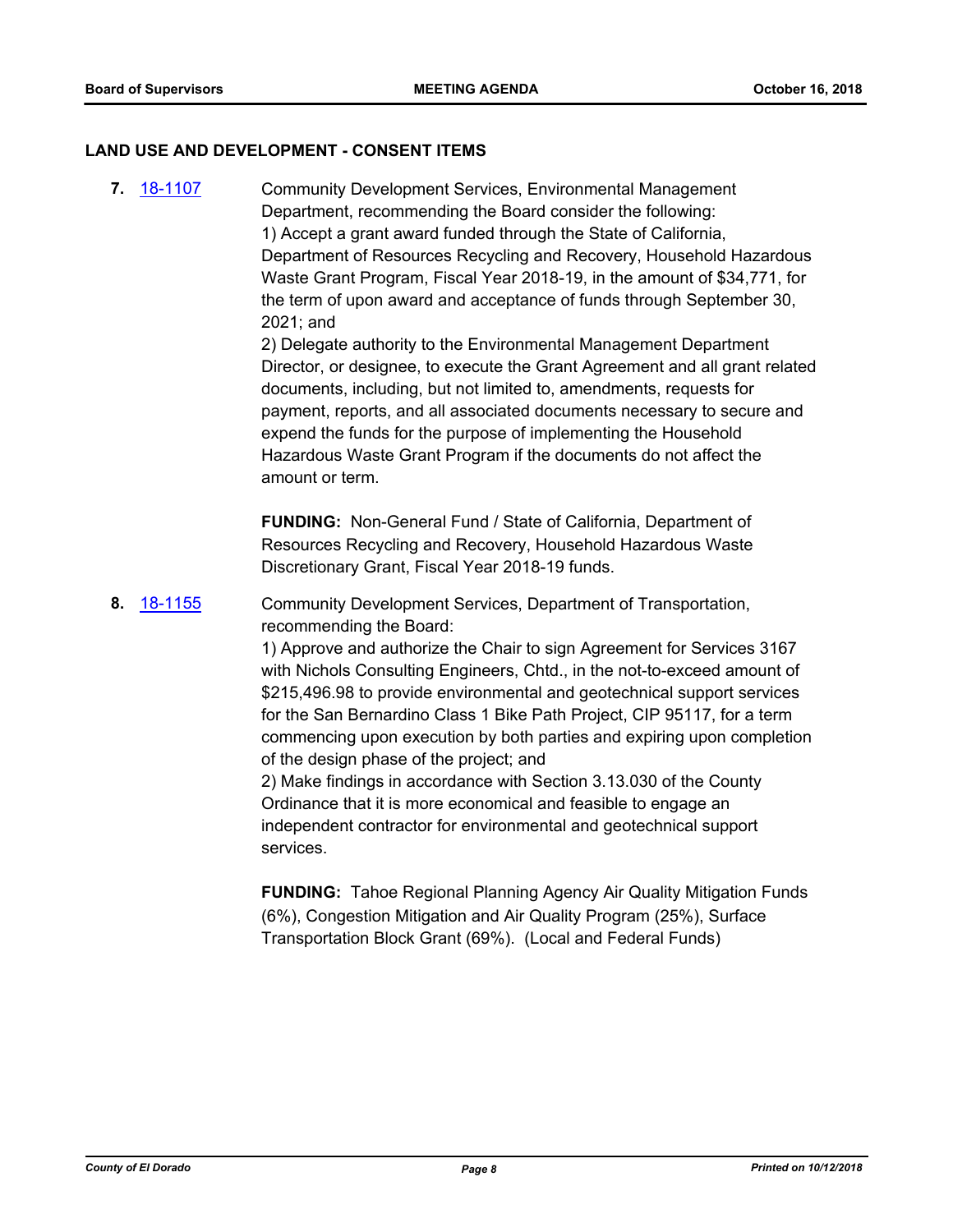| 18-1511<br>9. | Community Development Services, Department of Transportation,<br>recommending the Board approve the following:<br>1) Award Bid 19-745-016 for the purchase of Plant Mix Asphalt Concrete<br>for the East Slope to the low qualified bidders, Tahoe Asphalt of South<br>Lake Tahoe, CA as the primary supplier and Bing Materials of Minden, NV<br>as the secondary supplier;<br>2) Authorize the Purchasing Agent to issue two purchase contracts in the<br>total amount of \$675,000.00, one to Tahoe Asphalt in the amount of<br>\$495,000.00 as the primary supplier, and one to Bing Materials in the<br>amount of \$180,000.00 for a thirty-six month (36-month) award period<br>following Board approval; and<br>3) Authorize the Purchasing Agent to increase the purchase contract on an<br>"as needed" basis during the awarded period as long as funding is<br>available within the requesting department's budget. |
|---------------|-------------------------------------------------------------------------------------------------------------------------------------------------------------------------------------------------------------------------------------------------------------------------------------------------------------------------------------------------------------------------------------------------------------------------------------------------------------------------------------------------------------------------------------------------------------------------------------------------------------------------------------------------------------------------------------------------------------------------------------------------------------------------------------------------------------------------------------------------------------------------------------------------------------------------------|
|               | <b>FUNDING: Non-General Funding and Road Fund Discretionary Funds.</b><br>(Tribe Funds)                                                                                                                                                                                                                                                                                                                                                                                                                                                                                                                                                                                                                                                                                                                                                                                                                                       |
| 10. 18-1548   | Community Development Services, Department of Transportation,<br>recommending the Board authorize the Department of Transportation to<br>enter into negotiations with the owner(s), or their designated<br>representative, of APNs 327-270-43, 327-270-46, 327-270-50,<br>051-250-51, and 051-250-54 located in Diamond Springs, acquisitions<br>are necessary for the Diamond Springs Parkway - Phase 1B Project, and<br>appoint Kyle Lassner, Right of Way Supervisor, as the real estate<br>negotiator on behalf of the County.                                                                                                                                                                                                                                                                                                                                                                                            |
|               | <b>FUNDING:</b> Local Tribe Funds (18%), Utility Agencies (13%), Traffic<br>Impact Mitigation Fees (36%), Master Circulation and Funding Plan (32%),<br>and Road Fund (<1%). (Local Funds)                                                                                                                                                                                                                                                                                                                                                                                                                                                                                                                                                                                                                                                                                                                                    |
| 11. 18-1503   | Community Development Services, Department of Transportation,<br>recommending the Board approve the following:<br>1) Award Bid 19-288-010 for the purchase of High Performance Cold<br>Patch Mix for the West Slope of El Dorado County to the sole qualified<br>bidder, Syar Industries of Napa, CA;<br>2) Authorize the Purchasing Agent to issue a contract purchase order in the<br>amount of \$150,000 for a thirty-six month (36-month) period following<br>Board approval; and<br>3) Authorize the Purchasing Agent to increase the contract purchase order<br>on an "as needed" basis during the awarded period as long as funding is<br>available within the requesting department's budget.                                                                                                                                                                                                                         |

**FUNDING:** Road Fund Discretionary.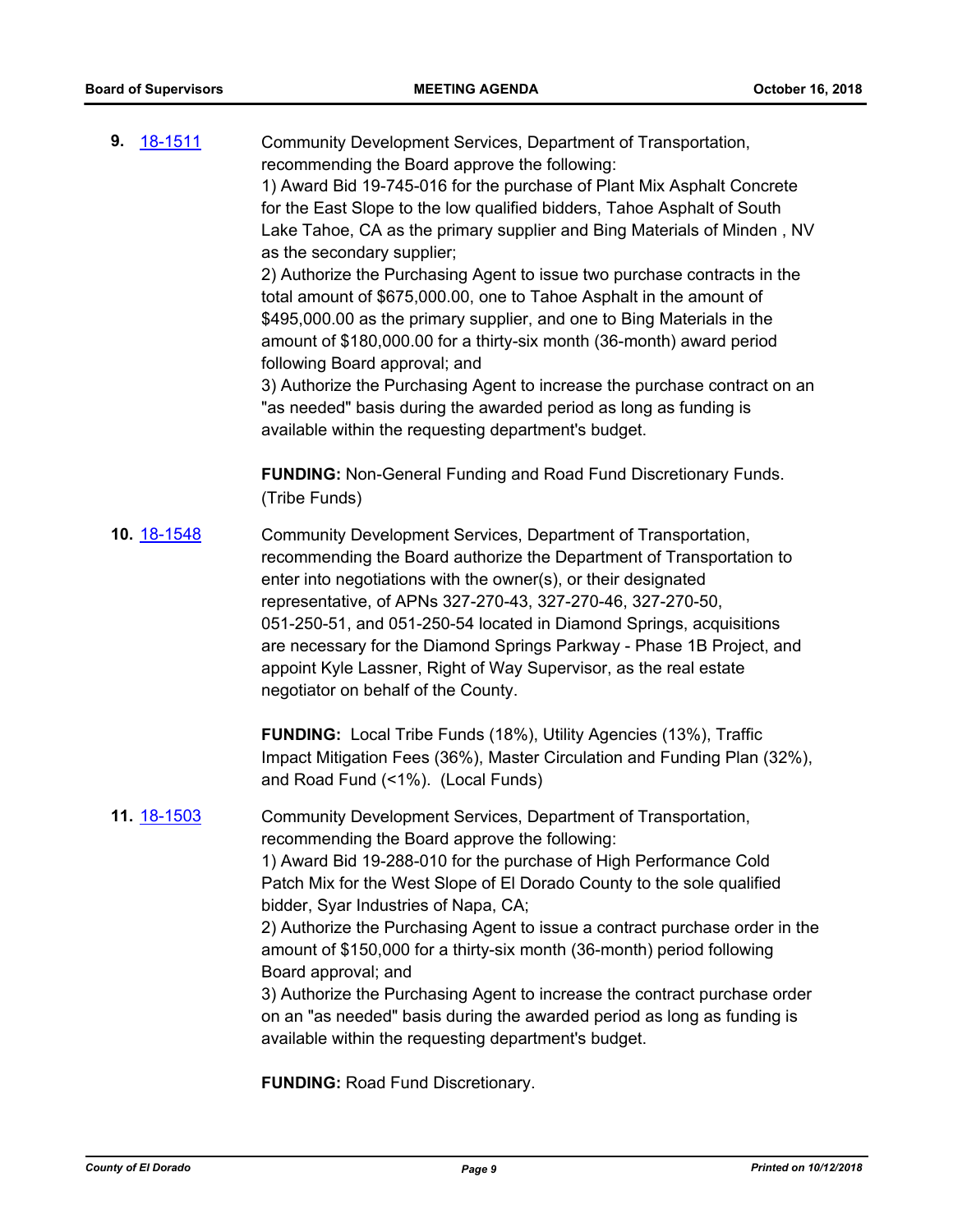- **12.** [18-1516](http://eldorado.legistar.com/gateway.aspx?m=l&id=/matter.aspx?key=24867) Surveyor's Office recommending the Board adopt and authorize the Chair to sign Resolution **219-2018** for Abandonment of Easement 18-011 to abandon a portion of the Public Utility Easements established on Lots 156, 157 and 158 of "The Summit Unit No. 2", recorded at Book H of Subdivisions at Page 26, and reflected on Parcel 2 recorded in Book 46 of Parcel Maps at page 44 and further identified as Assessor's Parcel 110-312-31.
- **13.** [18-1517](http://eldorado.legistar.com/gateway.aspx?m=l&id=/matter.aspx?key=24868) Surveyor's Office recommending the Board adopt and authorize the Chair to sign Resolution **220-2018** for Abandonment of Easement SV18-0001 to abandon a Public Utility Easement on Lot 283 of "Stonegate Village Unit No. 4", recorded at Book G of Subdivisions at Page 50, identified as Assessor's Parcel 125-383-16.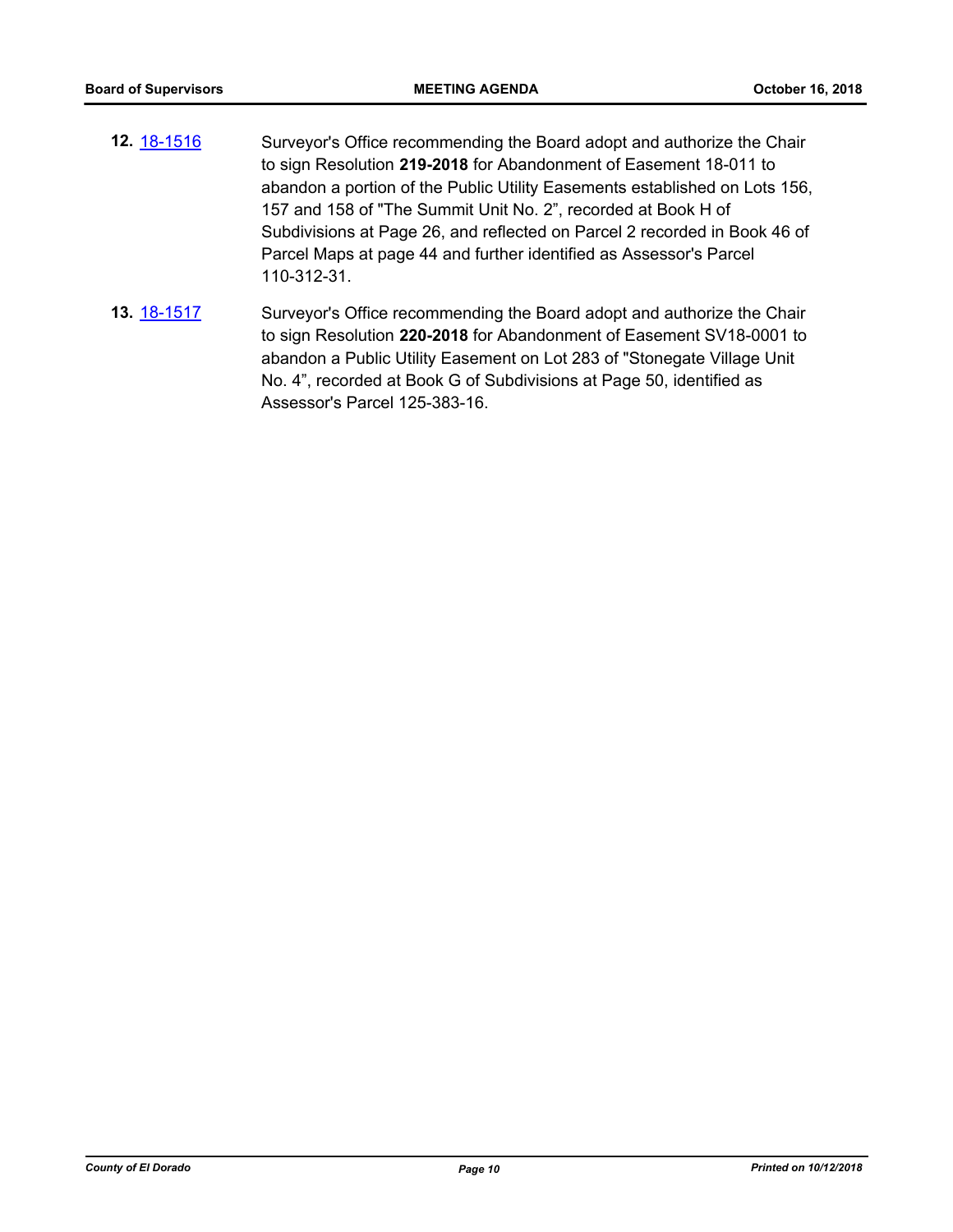#### **LAW AND JUSTICE - CONSENT ITEMS**

**14.** [18-0900](http://eldorado.legistar.com/gateway.aspx?m=l&id=/matter.aspx?key=24248) District Attorney recommending the Board consider the following: 1) Approve and authorize the acceptance of a grant award in the amount of \$270,060 from the California's Governor's Office of Emergency Services for the Violence Against Women Vertical Prosecution Program for the period of July 1, 2018 - June 30, 2019; 2) Approve and authorize the Chair to sign the Certification of Assurance of Compliance Violence Against Women Act; 3) Authorize the District Attorney to execute the Grant Award Agreement and required documents, including any extensions or amendments thereof which do not increase the net county costs; 4) Approve and authorize the Chair to sign a budget transfer increasing revenue and expense appropriations;

5) Adopt and authorize the Chair to sign Personnel Allocation Resolution **222-2018**, thereby amending the current authorized personnel allocation to increase the Deputy District Attorney allocation by 1.0 Limited-Term full time equivalent for the period of October 16, 2018 - June 30, 2021, or as long as the funding lasts; and

6) Approve and authorize the Purchasing Agent to execute Agreement 3370, in the amount of \$73,200 annually, with the Center for Violence Free Relationships to provide one full-time Victim Advocate to the grant program.

**FUNDING:** California Governor's Office of Emergency Services Violence Against Women Act Services\*Training\*Officers\*Prosecutors Formula Grant Program Funds.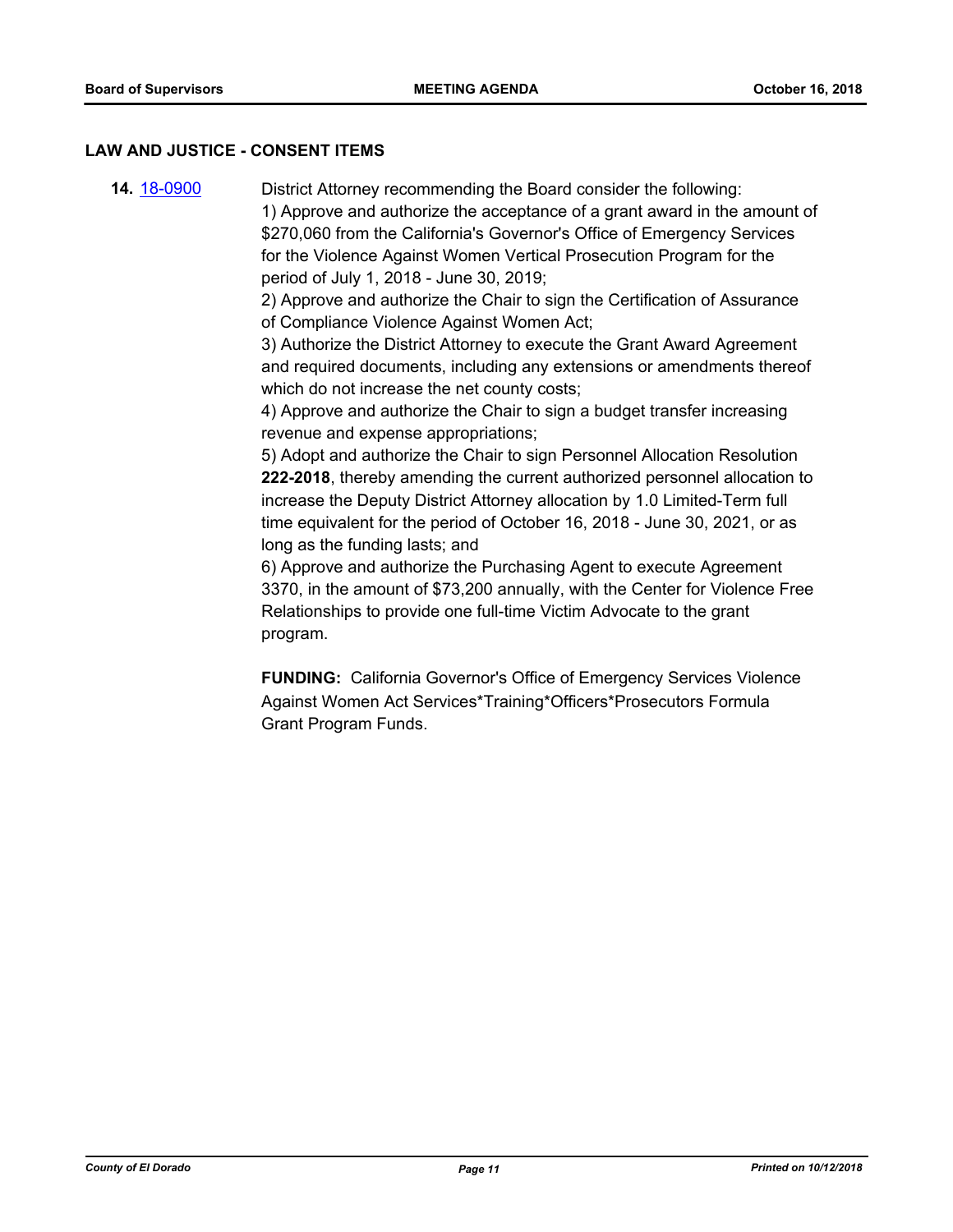**15.** [18-1189](http://eldorado.legistar.com/gateway.aspx?m=l&id=/matter.aspx?key=24539) District Attorney recommending the Board consider the following: 1) Adopt and authorize the Chair to sign Resolution **223-2018** authorizing the District Attorney to execute a Grant Award Agreement with the California Department of Insurance for the Automobile Insurance Fraud Program for Fiscal Year 2018-19 in the amount of \$231,870 including any extensions or amendments thereof which would not increase net county costs;

> 2) Adopt and authorize the Chair to sign Resolution **224-2018** authorizing the District Attorney to execute a Grant Award Agreement with the California Department of Insurance for the Workers' Compensation Insurance Fraud Program for Fiscal Year 2018-19 in the amount of \$353,173 including any extensions or amendments thereof which would not increase net county costs;

3) Approve and authorize the Chair to sign a budget transfer increasing revenue and expense appropriations for the Automobile Insurance Fraud Program by \$110,103 for salary and benefits;

4) Adopt and authorize the Chair to sign Personnel Allocation Resolution **225-2018** thereby amending the current authorized personnel allocation to increase the Deputy District Attorney allocation by 1.0 Limited-Term full time equivalent for the Automobile Insurance Fraud Program for the period of October 16, 2018 - October 15, 2019, or as long as the additional funding lasts;

5) Approve and authorize the Chair to sign a budget transfer increasing revenue appropriations for the Workers' Compensation Insurance Fraud Program by \$49,763 for salary and benefits, expert witness services and a replacement vehicle equipped with law enforcement equipment; and 6) Approve the addition of a vehicle to the District Attorney's Fiscal Year 2018-19 Fixed Asset List.

**FUNDING:** California Department of Insurance.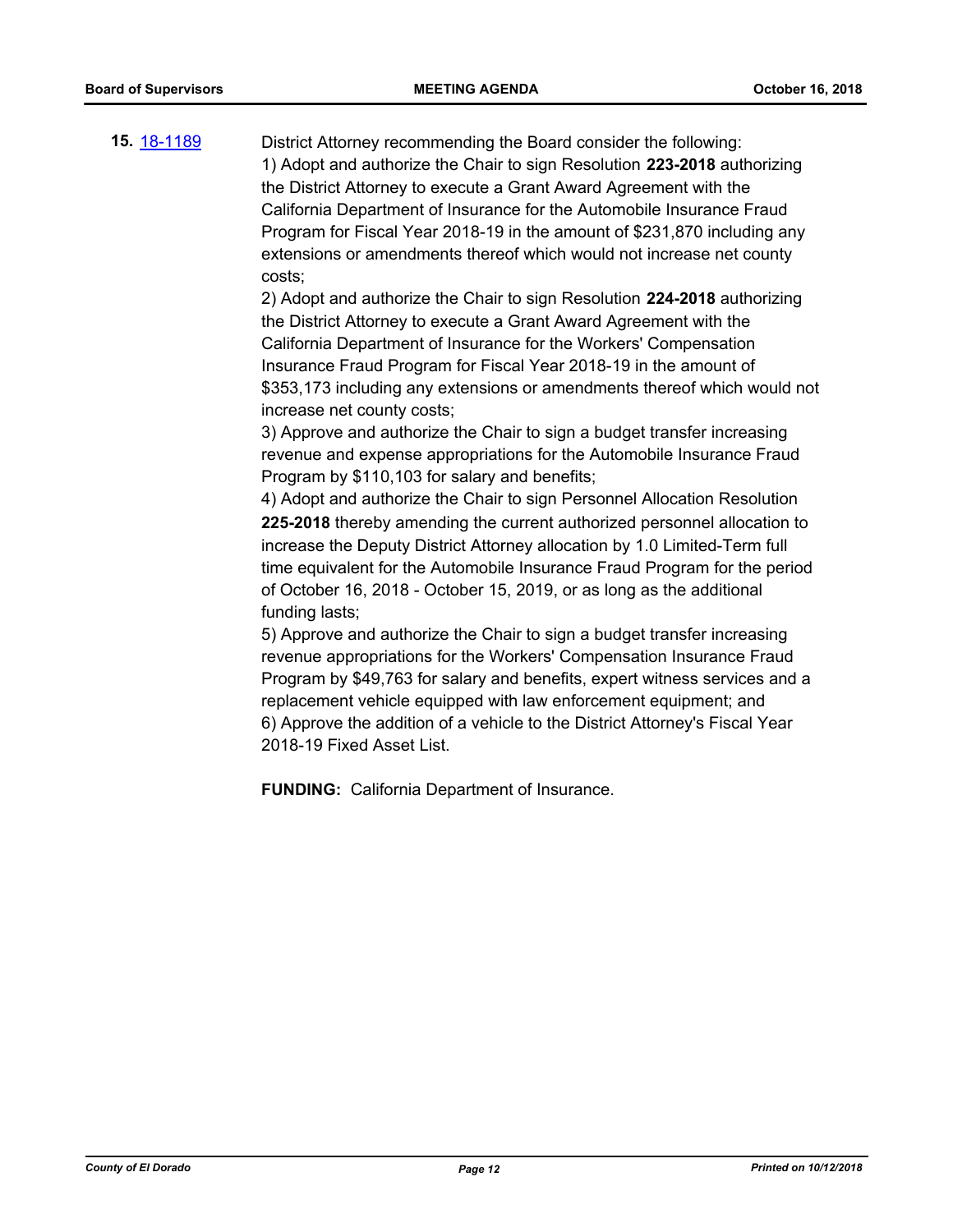**16.** [18-1533](http://eldorado.legistar.com/gateway.aspx?m=l&id=/matter.aspx?key=24884) Probation Department recommending the Board consider the following: 1) Make findings in accordance with Chapter 3.13, Section 3.13.030 County Ordinance, that it is more economical and feasible to continue to contract out to provide for the mental health needs of minors (wards) of the Probation Department as previously contracted through New Morning Youth & Family Services, Inc. Agreement 295; 2) Approve and authorize the Chair to sign Agreement 3249 with New Morning Youth & Family Services, Inc. for the provision of therapeutic counseling services. This agreement is for a three (3) year term beginning November 1, 2018, for a not to exceed amount of \$287,400; and 3) Authorize the Purchasing Agent, or designee, to execute further documents relating to Agreement for Services 3249, including amendments which do not increase the maximum dollar amount or term of the Agreement, and contingent upon approval by County Counsel and Risk Management.

### **FUNDING:** General Fund.

**17.** [18-1521](http://eldorado.legistar.com/gateway.aspx?m=l&id=/matter.aspx?key=24872) Probation Department recommending the Board consider the following: 1) Make findings in accordance with Chapter 3.13, Section 3.13.030 County Ordinance, that it is more economical and feasible to continue to contract out to provide access to proprietary cloud-based software and as-needed specialized training services to the Probation Department as previously contracted through Noble Software Group, LLC Agreement 92; 2) Approve and authorize the Chair to sign Agreement 3408 with Noble Software Group, LLC to provide training, access and use license of a proprietary cloud-based assessment service. This agreement is for a three (3) year term beginning October 28, 2018, for a not to exceed amount of \$117,607; and

3) Authorize the Purchasing Agent, or designee, to execute further documents relating to Agreement for Services 3408, including amendments which do not increase the maximum dollar amount or term of the Agreement, and contingent upon approval by County Counsel and Risk Management.

**FUNDING:** General Fund.

# **END CONSENT CALENDAR**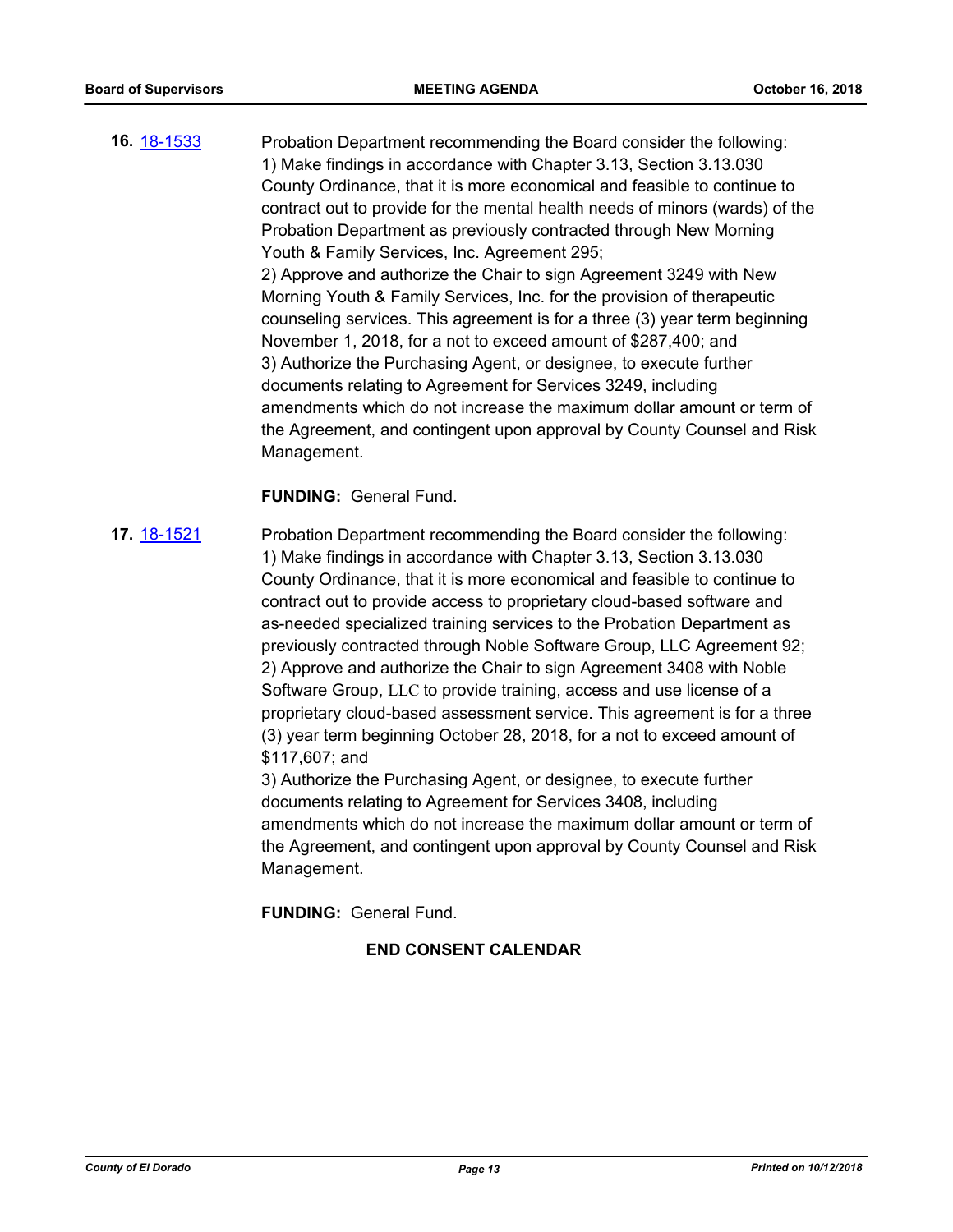#### **DEPARTMENT MATTERS (Items in this category may be called at any time)**

**18.** [18-1590](http://eldorado.legistar.com/gateway.aspx?m=l&id=/matter.aspx?key=24941) Recorder-Clerk recommending the Board: 1) Recognize and acknowledge Jane Kohlstedt, Assistant County Recorder, on her retirement from the County of El Dorado after 29 years of dedicated service; and 2) Approve and authorize the Board to sign a Proclamation recognizing Jane Kohlstedt's dedication to public service and to congratulate her on her retirement on October 31, 2018. (Est. Time: 10 Min.) **19.** [18-1377](http://eldorado.legistar.com/gateway.aspx?m=l&id=/matter.aspx?key=24729) HEARING - Sheriff's Office recommending the Board adopt and authorize the Chair to sign Resolution **204-2018** to establish an Emergency Alarm System fee schedule to become effective 30 days from the adoption of the amendment of Title 5, Chapter 5.44 Emergency Alarm Systems El Dorado

County Code of Ordinances. (Est. Time: 15 Min.)

**FUNDING:** General Fund Revenue.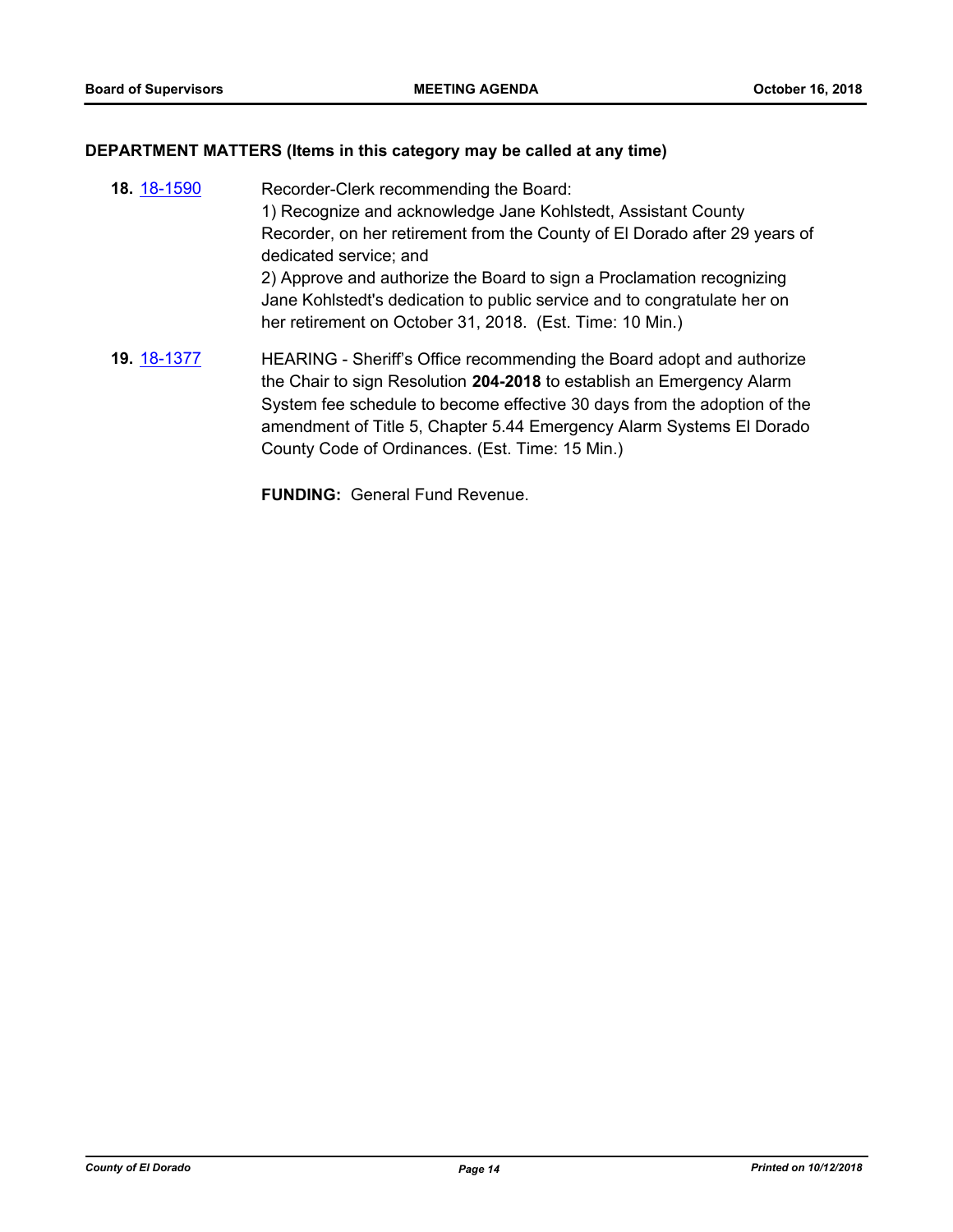**20.** [18-1496](http://eldorado.legistar.com/gateway.aspx?m=l&id=/matter.aspx?key=24847) District Attorney recommending the Board consider the following: 1) Approve and authorize the acceptance of a grant award in the amount of \$272,667 from the California's Governor's Office of Emergency Services for the Sexual Assault Law Enforcement Specialized Units Program for the period of October 1, 2018 - September 30, 2019;

> 2) Approve and authorize the Chair to sign the Certification of Assurance of Compliance Violence Against Women Act;

3) Authorize the District Attorney to execute the Grant Award Agreement and required documents, including any extensions or amendments thereof which would not increase net county costs;

4) Approve and authorize the Chair to sign a budget transfer increasing revenue and expense appropriations within the District Attorney's Office operating budget by \$153,375 for estimated grant revenue to be received in Fiscal Year 2018-19;

5) Approve the use of Supplemental Local Law Enforcement funds for Front-line law enforcement personnel and the equipment necessary to operate the Sexual Assault Law Enforcement Specialized Units Program, which will also serve as the County's cash match, and approve and authorize the Chair to sign a budget transfer increasing revenue and expense appropriations within the District Attorney's Office operating budget by \$23,816; and

6) Adopt and Authorize the Chair to sign Personnel Allocation Resolution **226-2018**, thereby amending the current authorized personnel allocation to increase the District Attorney Investigator allocation by 1.0 full time, regular equivalent.

**FUNDING:** California Governor's Office of Emergency Services Violence Against Women Act Services\*Training\*Officers\*Prosecutors Formula Grant Program Funds and Supplemental Law Enforcement Services Fund. (Est. Time: 15 Min.)

#### **11:00 A.M. - TIME ALLOCATION**

**21.** [18-1557](http://eldorado.legistar.com/gateway.aspx?m=l&id=/matter.aspx?key=24908) Supervisor Ranalli recommending Board:

1) Receive and file presentation provided by Henry Brzezinski, Chief El Dorado County Animal Services, Community Services Division, Health and Human Services Agency, recognizing the community volunteers who dedicate their time and knowledge to support Animal Services and the Shelter; and

2) Approve and authorize the signatures of all five Board members on Proclamations recognizing these volunteers for their service. (Est. Time: 30 Min)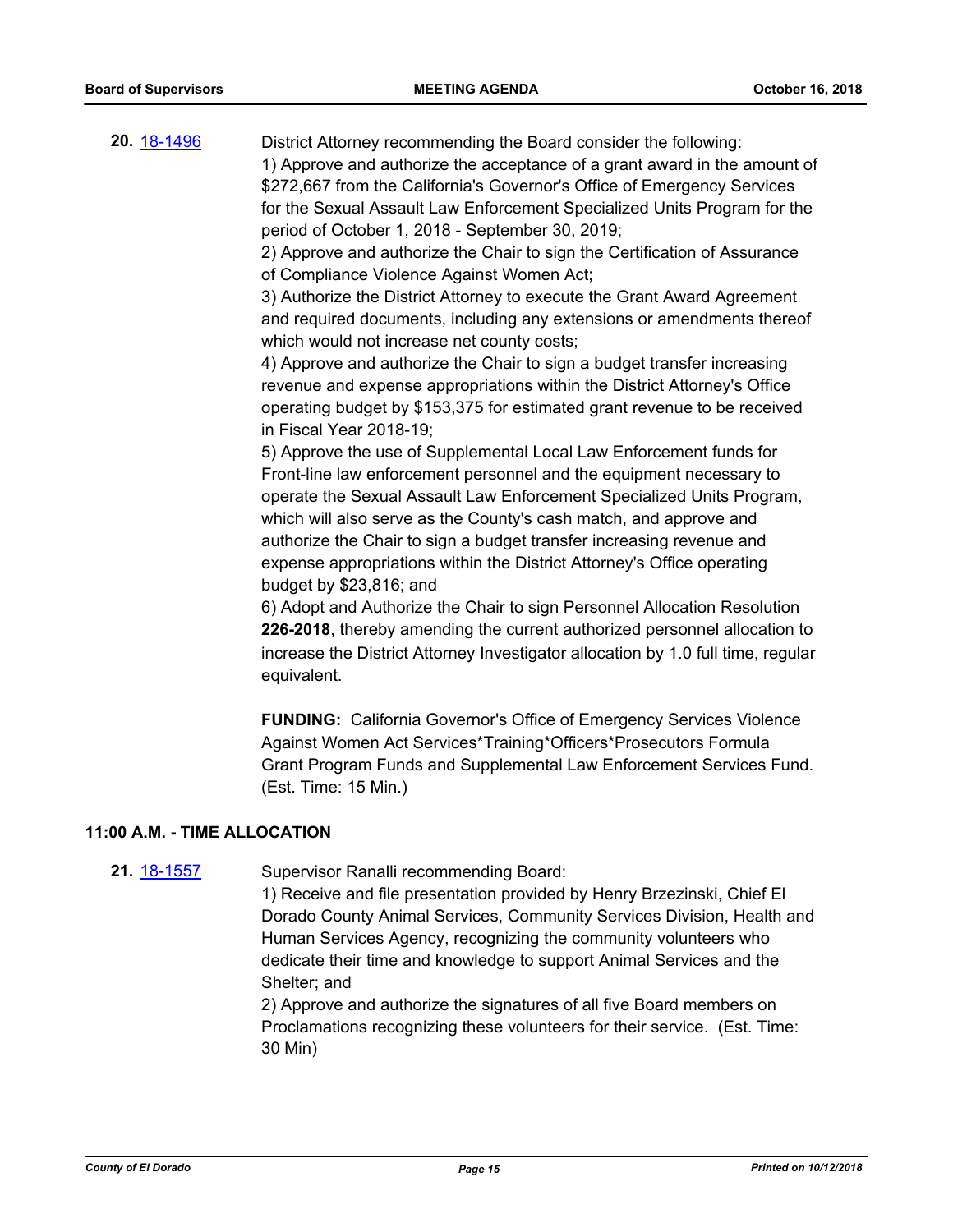**22.** [18-1589](http://eldorado.legistar.com/gateway.aspx?m=l&id=/matter.aspx?key=24940) Chief Administrative Office recommending the Board receive a presentation from Kathleen Dodge of the El Dorado County Chamber of Commerce - Film Commission on activities completed for Fiscal Year 2017-18. (Est. Time: 20 Min.)

**FUNDING:** N/A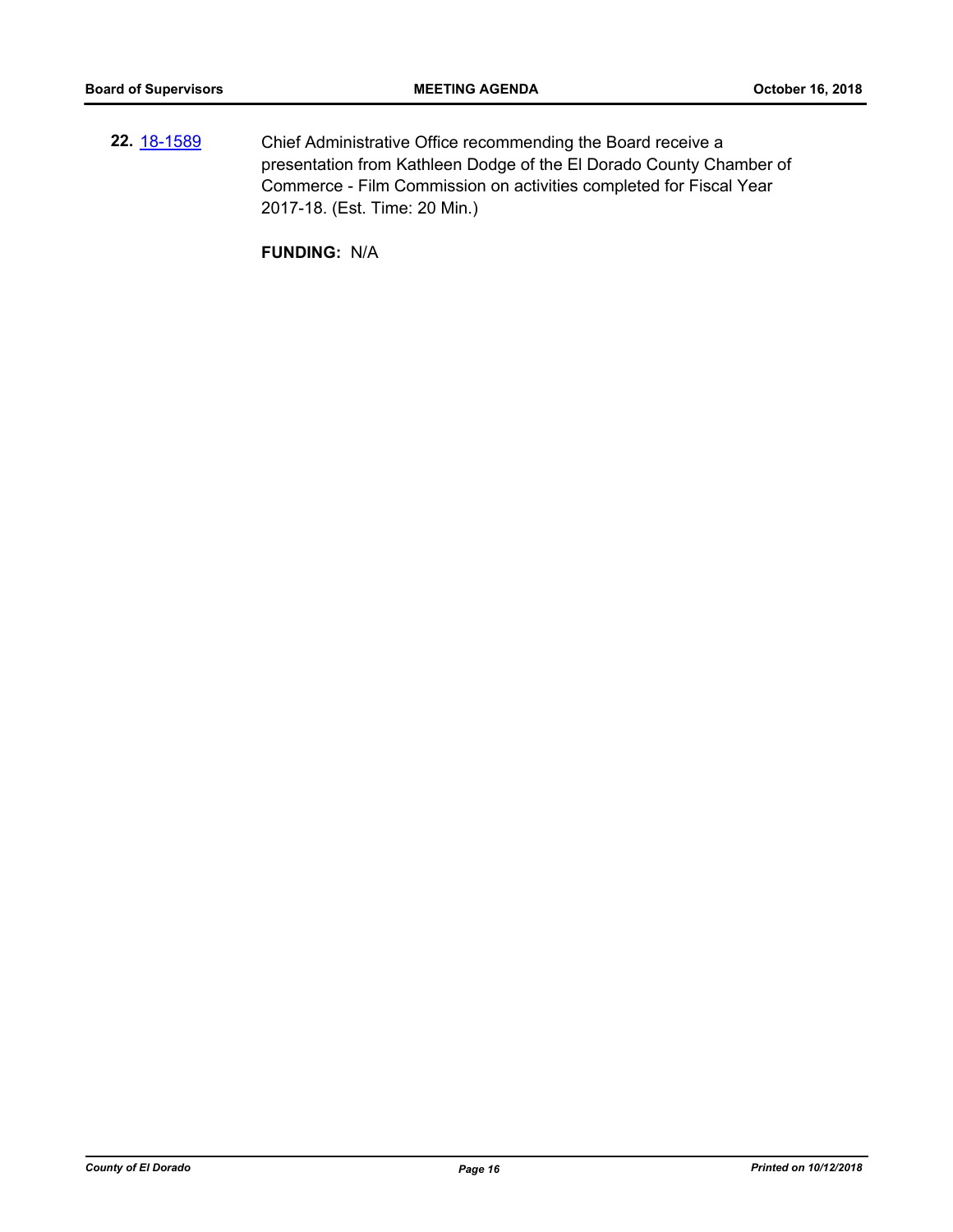#### **2:00 P.M. - TIME ALLOCATION**

- **23.** [18-1567](http://eldorado.legistar.com/gateway.aspx?m=l&id=/matter.aspx?key=24918) Chief Administrative Office recommending the Board receive and file a presentation by representatives from PG&E providing information on PG&E's Community Wildfire Safety Program. (Est. Time: 30 Min.)
- **24.** [18-1608](http://eldorado.legistar.com/gateway.aspx?m=l&id=/matter.aspx?key=24959) Supervisor Ranalli recommending the Board receive and file presentation by Alan Ehrgott, Executive Director of the American River Conservancy, providing information on "WakamatsuFest150" a sesquicentennial festival to be hosted on June 6-9, 2019, at Wakamatsu Farm in Placerville to honor the 150th Anniversary of the first Japanese colonists' arrival in America to establish the Wakamatsu Tea and Silk Farm on June 8, 1869, and to celebrate 150 years of Japanese-American heritage, arts and cuisine. (Est. Time: 30 Min.)
- **25.** [18-1561](http://eldorado.legistar.com/gateway.aspx?m=l&id=/matter.aspx?key=24912) Supervisor Ranalli recommending the Board receive a presentation by Janet Sambucetti, President of the El Dorado County Chapter of People to People and the youth delegates who participated in this year's People to People Youth Summit in Warabi, Japan, that provides details on the delegates' experiences as guests of the City of Warabi, Japan. (Est. Time: 20 Min.)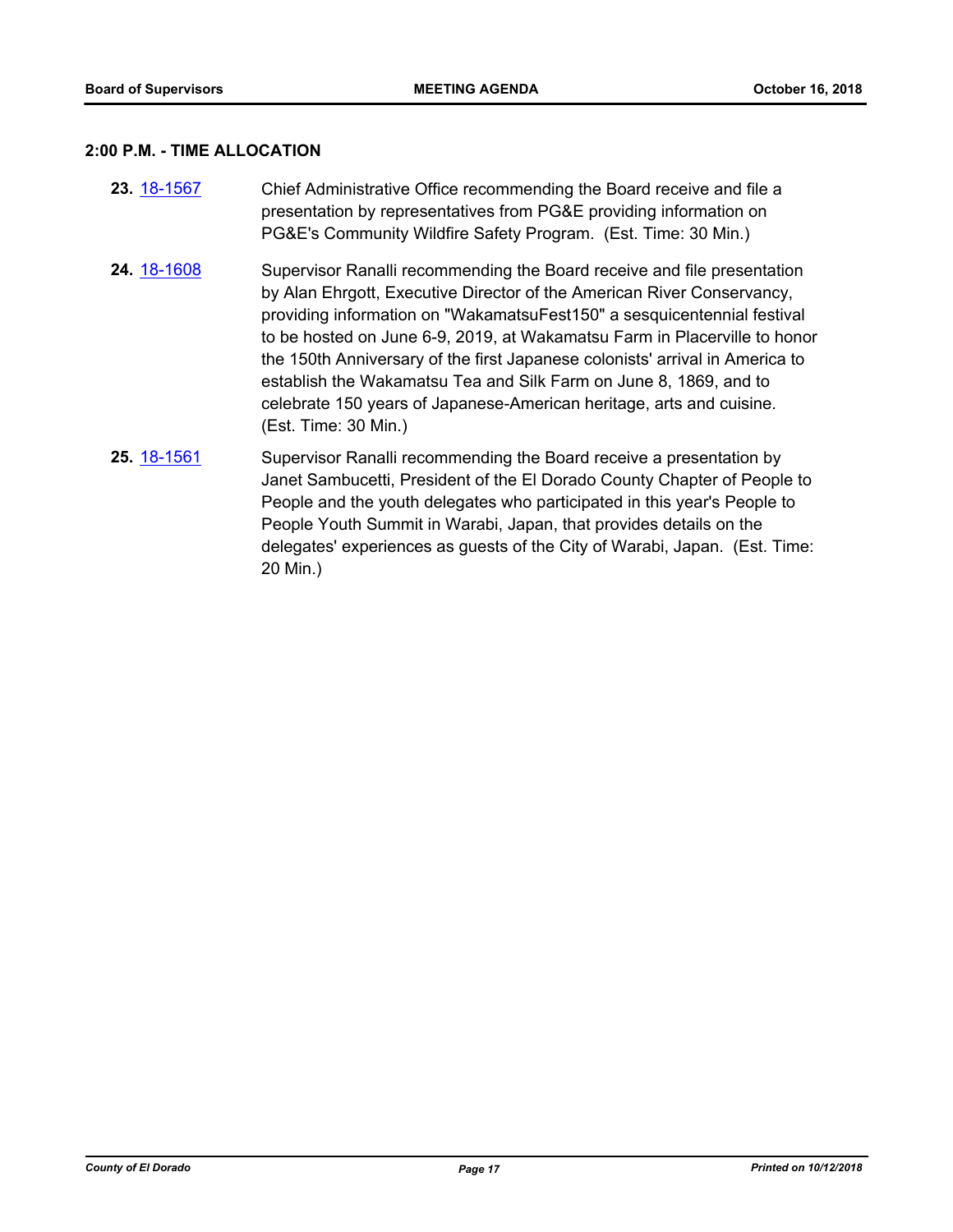### **ITEMS TO/FROM SUPERVISORS**

**CAO UPDATE**

**ADJOURNMENT**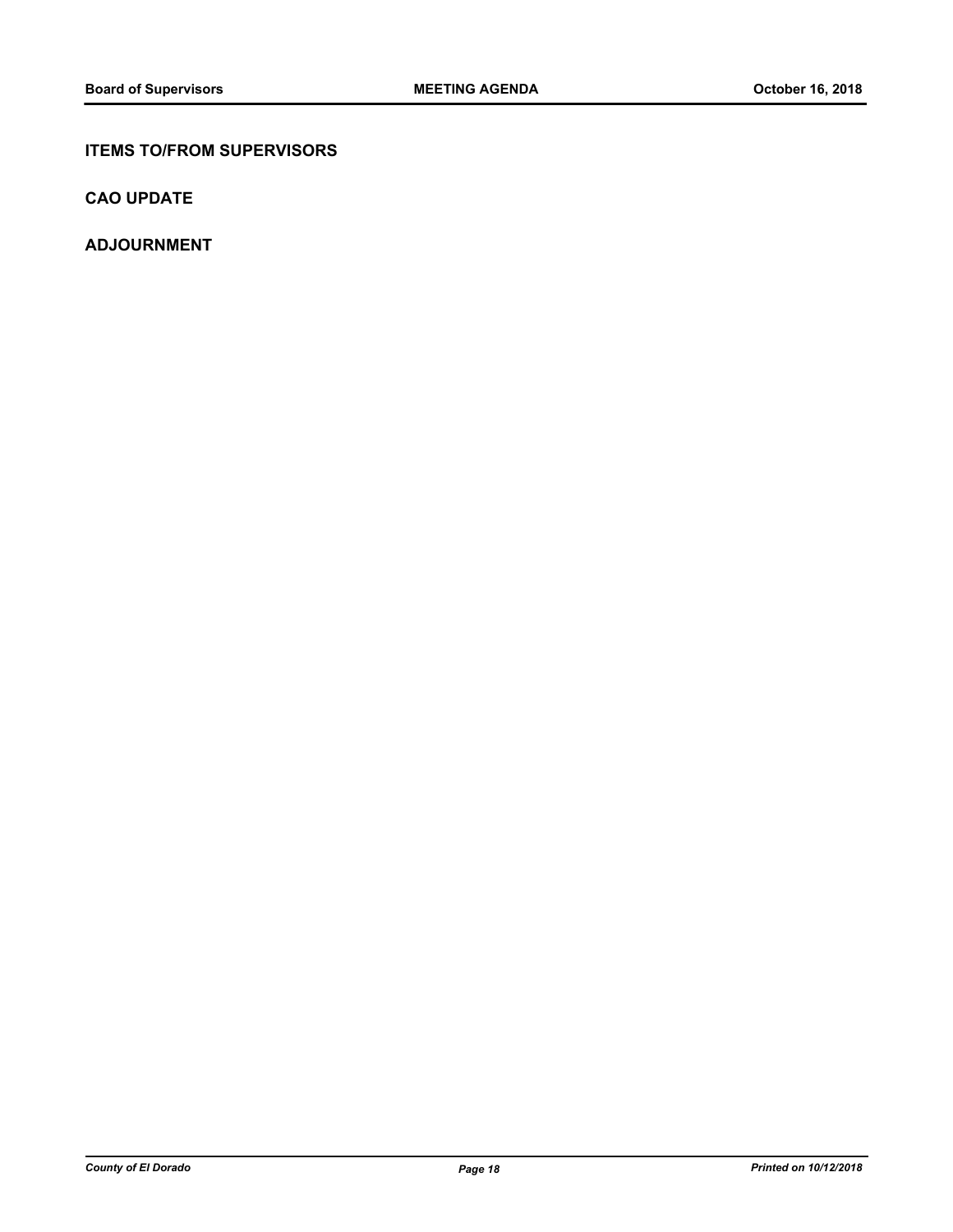#### **CLOSED SESSION**

- **26.** [18-1604](http://eldorado.legistar.com/gateway.aspx?m=l&id=/matter.aspx?key=24955) **Conference with Legal Counsel - Existing Litigation** pursuant to Government Code Section 54956.9(d)(1). Title:Courtside Manor Homeowners Association v. County of El Dorado; El Dorado County Board of Supervisors; and Does 1 to 20; Sergei Oleshko and CoreCare Foundation, Real Parties in Interest (El Dorado County Superior Court Case No. PC20180494). Number of potential cases: (1). (Est. Time: 5 Min.)
- **27.** [18-1611](http://eldorado.legistar.com/gateway.aspx?m=l&id=/matter.aspx?key=24962) **Conference with Legal Counsel - Existing Litigation** pursuant to Government Code Section 54956.9(d)(1). Title: Thomas Austin and Helen Austin v. the County of El Dorado, and Does 1 through 50, El Dorado County Superior Court Case PC20150633; Number of potential cases: (1). (Est. Time: 5 Min.)
- **28.** [18-1606](http://eldorado.legistar.com/gateway.aspx?m=l&id=/matter.aspx?key=24957) **Pursuant to Government Code Section 54956.8 Conference with Real Property Negotiator**: This body will hold a closed session to give instructions to its negotiator for the Diamond Springs Parkway - Phase 1B Project regarding the real properties located in Diamond Springs with APNs 327-270-43 and 327-270-46, owned by James E. Teter and Elizabeth Ann Teter, Trustees under The Teter 1991 Revocable Living Trust dated July 22, 1991, and 327-270-50, owned by James E. Teter and Elizabeth Ann Teter, as Trustees under "The Teter Family Trust", Declaration of Trust dated April 4, 1978.

Instructions to El Dorado County's negotiator will concern price and terms of payment. Kyle Lassner, Right-of-Way Supervisor, will be the negotiator on behalf of El Dorado County. The parties with whom El Dorado County's negotiator may negotiate are those parties identified above and their agents and successors. (Est. Time: 5 Min.)

**29.** [18-1607](http://eldorado.legistar.com/gateway.aspx?m=l&id=/matter.aspx?key=24958) **Pursuant to Government Code Section 54956.8 - Conference with Real Property Negotiator**: This body will hold a closed session to give instructions to its negotiator for the Diamond Springs Parkway - Phase 1B Project regarding the real properties located in Diamond Springs with APNs 051-250-51 and 051-250-54, owned by Michael D. Lindeman and Lorraine D. Lindeman, Trustees of the Lindeman Family 2005 Trust dated October 17, 2005.

> Instructions to El Dorado County's negotiator will concern price and terms of payment and agreement. Kyle Lassner, Right-of-Way Supervisor, will be the negotiator on behalf of El Dorado County. The parties with whom El Dorado County's negotiator may negotiate are those parties identified above and their agents and successors. (Est. Time: 5 Min.)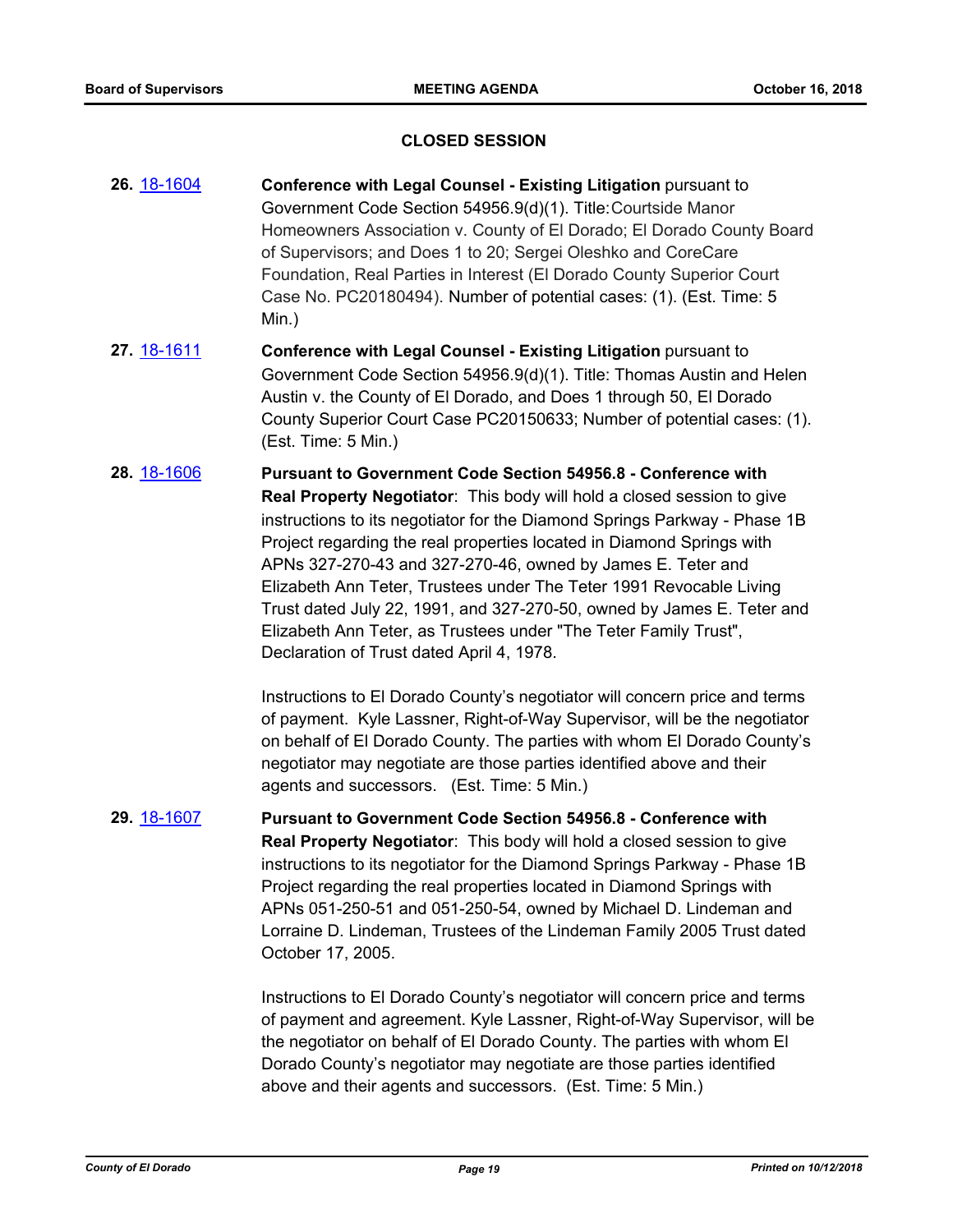**30.** [18-1577](http://eldorado.legistar.com/gateway.aspx?m=l&id=/matter.aspx?key=24928) **Conference with Legal Counsel - Initiation of Litigation** pursuant to Government Code Section 54956.9(d)(4). Number of potential cases: (1). (Est. Time: 10 Min.)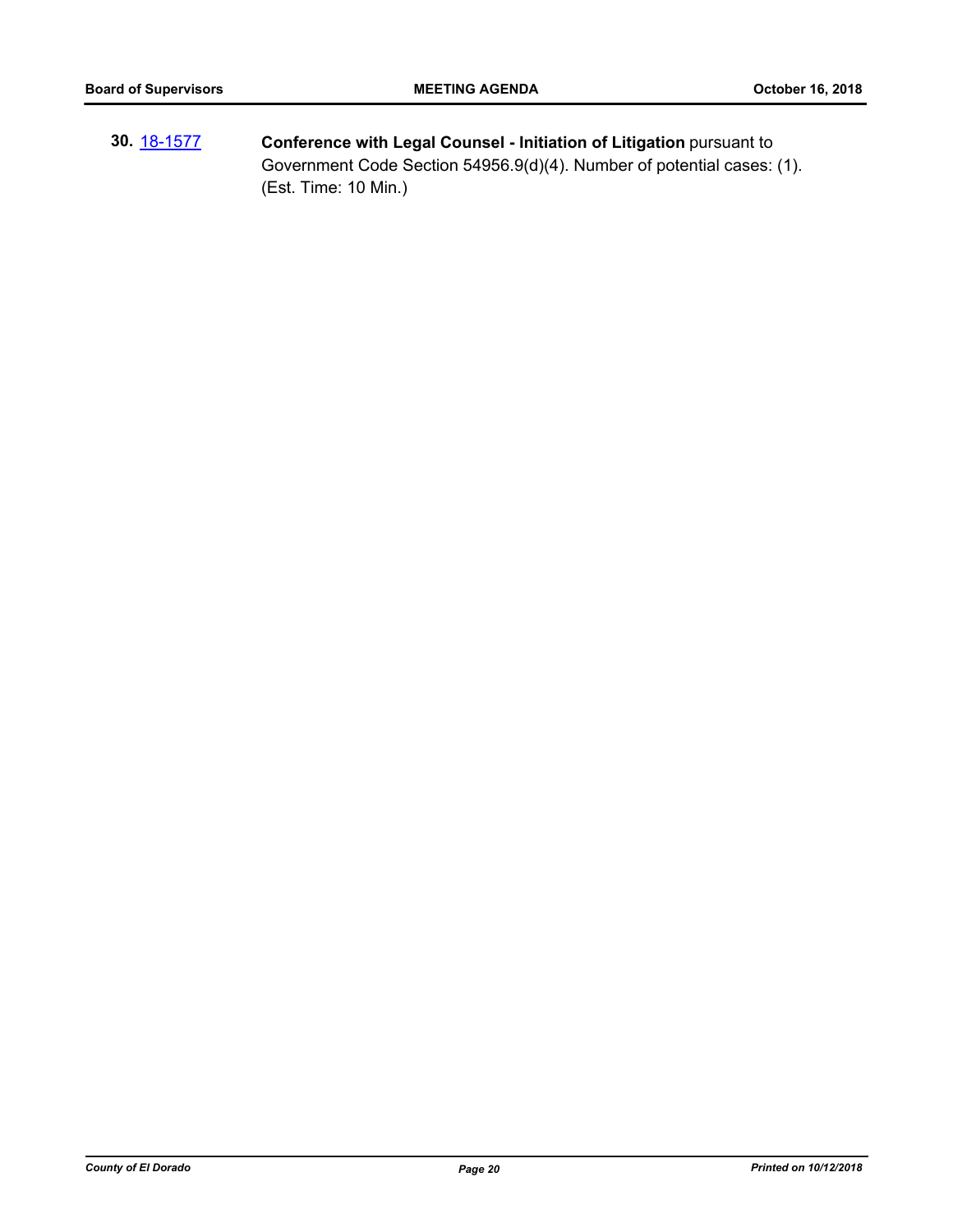On August 19, 2003, the Board adopted the following protocol: It is a requirement that all speakers, County staff and the public, when approaching the podium to make a visual presentation to the Board of Supervisors, must provide the Clerk with the appropriate number of hard copies of the presentation for Board members and the audience.